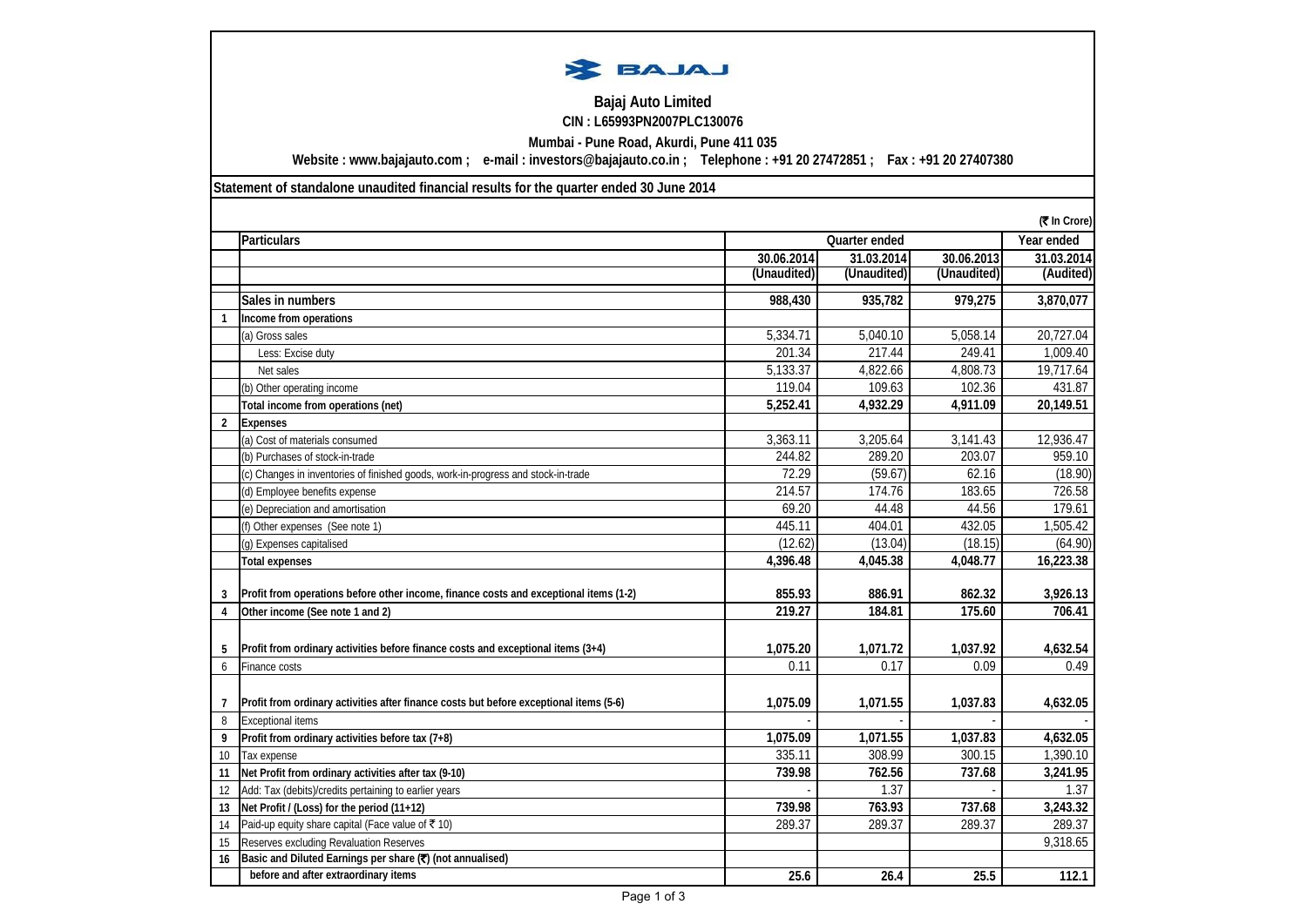|   | <b>Particulars</b>                                                                      |             | As at       |             |             |
|---|-----------------------------------------------------------------------------------------|-------------|-------------|-------------|-------------|
|   |                                                                                         | 30.06.2014  | 31.03.2014  | 30.06.2013  | 31.03.2014  |
| A | Particulars of shareholding                                                             |             |             |             |             |
|   | Public shareholding @                                                                   |             |             |             |             |
|   | Number of shares                                                                        | 144,633,888 | 144,633,888 | 144,633,888 | 144,633,888 |
|   | Percentage of shareholding                                                              | 49.98%      | 49.98%      | 49.98%      | 49.98%      |
|   | Promoters & Promoter Group Shareholding                                                 |             |             |             |             |
|   | (a) Pledged / Encumbered                                                                |             |             |             |             |
|   | Number of shares                                                                        | 79,855      | 79.855      | 86,855      | 79.855      |
|   | Percentage of shares (as a % of the total shareholding of promoters and promoter group) | 0.06%       | 0.06%       | 0.06%       | 0.06%       |
|   | Percentage of shares (as a % of the total share capital of the Company)                 | 0.03%       | 0.03%       | 0.03%       | 0.03%       |
|   | (b) Non-encumbered                                                                      |             |             |             |             |
|   | Number of shares                                                                        | 144,653,277 | 144,653,277 | 144.646.277 | 144.653.277 |
|   | Percentage of shares (as a % of the total shareholding of promoters and promoter group) | 99.94%      | 99.94%      | 99.94%      | 99.94%      |
|   | Percentage of shares (as a % of the total share capital of the Company)                 | 49.99%      | 49.99%      | 49.99%      | 49.99%      |
|   | @ including equity shares represented by GDRs.                                          |             |             |             |             |

|                                                | Quarter ended |
|------------------------------------------------|---------------|
|                                                | 30.06.2014    |
| <b>B</b> Investor complaints                   |               |
| Pending at the beginning of the quarter        | Nil           |
| Received during the quarter                    |               |
| Disposed of during the quarter                 |               |
| Remaining unresolved at the end of the quarter | Nil           |

|   | Segment-wise revenue, results and capital employed   |             |               |             |              |
|---|------------------------------------------------------|-------------|---------------|-------------|--------------|
|   |                                                      |             |               |             | (₹ In Crore) |
|   | <b>Particulars</b>                                   |             | Quarter ended |             | Year ended   |
|   |                                                      | 30.06.2014  | 31.03.2014    | 30.06.2013  | 31.03.2014   |
|   |                                                      | (Unaudited) | (Unaudited)   | (Unaudited) | (Audited)    |
|   | Segment revenue                                      |             |               |             |              |
|   | Automotive                                           | 5,298.54    | 5,035.33      | 4,963.72    | 20,427.57    |
|   | Investments                                          | 173.14      | 81.77         | 122.97      | 423.12       |
|   | Unallocable                                          |             |               |             | 5.23         |
|   | <b>Total</b>                                         | 5,471.68    | 5,117.10      | 5,086.69    | 20,855.92    |
|   | Segment profit / (loss) before tax and finance costs |             |               |             |              |
|   | Automotive                                           | 902.32      | 990.17        | 915.20      | 4,205.14     |
|   | Investments                                          | 172.88      | 81.55         | 122.72      | 422.17       |
|   | Unallocable                                          |             |               |             | 5.23         |
|   | Total                                                | 1,075.20    | 1,071.72      | 1,037.92    | 4,632.54     |
|   | Less: Finance costs                                  | 0.11        | 0.17          | 0.09        | 0.49         |
|   | Total profit before tax                              | 1,075.09    | 1,071.55      | 1,037.83    | 4,632.05     |
| 3 | Capital employed                                     |             |               |             |              |
|   | Automotive                                           | 1,815.83    | 2,633.99      | 2,706.49    | 2,633.99     |
|   | Investments                                          | 10,443.44   | 8,689.17      | 7,525.38    | 8,689.17     |
|   | Unallocable                                          | (1,662.30)  | (1,514.22)    | (1,435.58)  | (1,514.22)   |
|   | Total                                                | 10,596.97   | 9,808.94      | 8,796.29    | 9,808.94     |